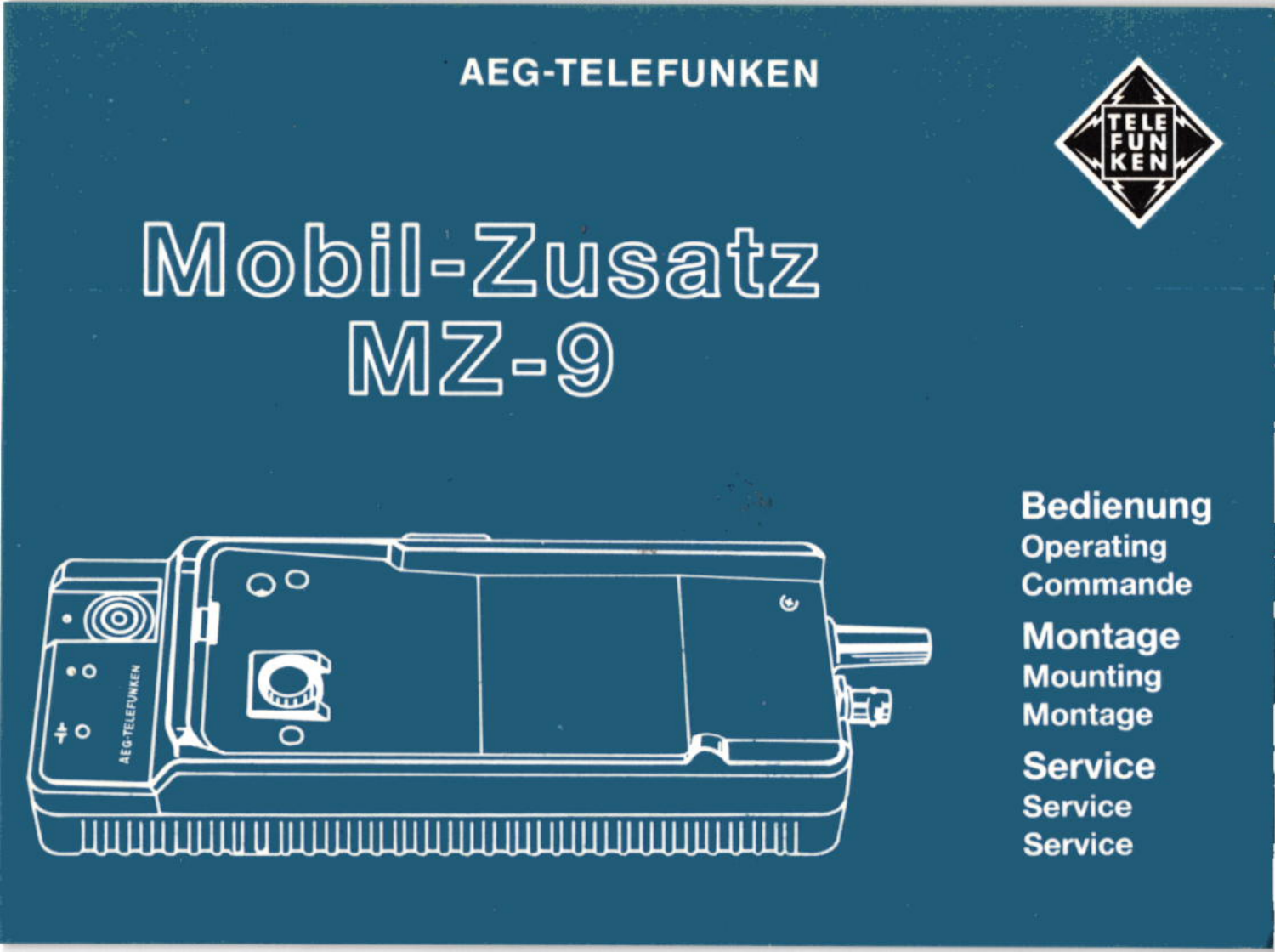

- Riegel
- Schloß-Aufnahme
- Druckplatte
- Entriegelungstaste
- Antennen-Anschluß
- Befestigungsschraube
- Rastnase
- 00000000 Ladekontrollampe, rot
- Betriebskontrollampe, grün
- $(0)$ Anschluß für Handbedienteil

Key-bolt Lock receptacle Pressure plate Unlocking key Antenna connection Fixing screw Latch Charging control lamp, red Operating control lamp, green Connection for manual control section Verrou Réceptacle pour serrure Plaque de pression Touche de déverrouillage Connexion d'antenne Vis de fixation Talon à crans d'arrêt Indicateur de chargement, rouge Lampe de contrôle de service, verte Connexion pour poste de commande manuel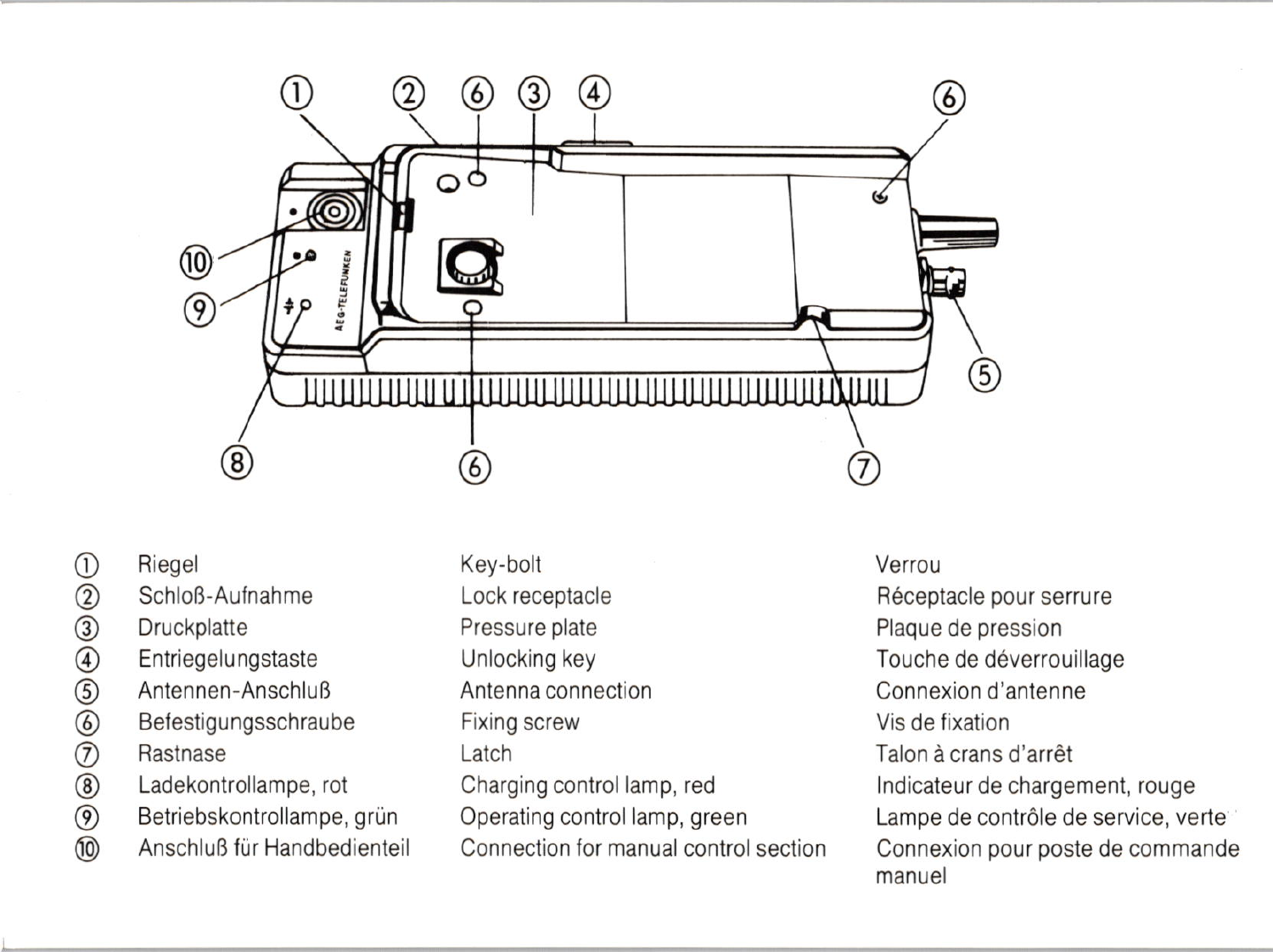### Inhaltsverzeichnis

| 1                             | 2<br>Allgemeines                                                                                                |
|-------------------------------|-----------------------------------------------------------------------------------------------------------------|
| $\overline{2}$                | 3<br>Aufgabe des MZ-9 $\ldots$ .                                                                                |
| 3<br>3.1<br>3.2<br>3.3<br>3.4 | 4<br>Bedienung<br>Einsetzen des TELEPORT 9.<br>4<br>4<br>Laden<br>5<br>Betrieb<br>Entnahme des TELEPORT 9.<br>6 |
| $\overline{4}$<br>4.1<br>4.2  | 8<br>Montage<br>8<br>Wahl des Montageortes<br>8<br>Montage des $MZ-9$                                           |
| 4.3<br>4.4                    | 9<br>Montage der Antenne<br>9<br>Montage des Lautsprechers                                                      |
| 4.5<br>4.6                    | Montage des Wandlers<br>9<br>Montage von Bedienteilen und                                                       |
|                               | Stielmikrofon 10<br>4.7 Anschluß der Kabel<br>10                                                                |
| 5<br>5.1                      | 12<br>Service<br>Mobil-Zusatz 13<br>5.2 Leiterkarte Ladeteil<br>16                                              |
|                               | 5.3 Leiterkarte Regler 21<br>5.4 Leiterkarte NF-Verstärker 25<br>5.5 Wandler WD-9 29                            |
| 6                             | Techn. Daten des MZ-9.<br>33                                                                                    |

Kurzbedienungsanleitung<br>(als Anhang zum Abtrennen)  $\overline{7}$ 

### Table of contents

| General                                            | $\overline{c}$ |
|----------------------------------------------------|----------------|
| Purpose of MZ-9                                    | 3              |
| Operation<br>Insertion of TELEPORT 9               | 4              |
|                                                    | 4              |
| Charging $\ldots$ , $\ldots$ , $\ldots$ , $\ldots$ | 4              |
| Operation<br>Removal of TELEPORT 9                 | 5              |
|                                                    | 6              |
| Mounting                                           | 8              |
| Selection of mounting place                        | 8              |
| Mounting of MZ-9 $\ldots$ ,                        | 8              |
| Mounting of antenna                                | 9              |
| Mounting of loudspeaker                            | 9              |
| Mounting of converter                              | 9              |
| Mounting of control sections and                   |                |
| microphone                                         | 10             |
| Connection of cables                               | 10             |
| Service                                            | 12             |
| Spare parts                                        | 13             |
| Circuit board charging section                     | 16             |
|                                                    |                |
| Circuit board regulator 21                         |                |
| Circuit board AF amplifier 25                      |                |
| Converter WD-9                                     | 29             |
| Technical data of MZ-9                             | 33             |

## Short operating instructions<br>(as appendix for separation)

### **Sommaire**

| Généralités<br>2                                                                                                                                                                              |                                       |
|-----------------------------------------------------------------------------------------------------------------------------------------------------------------------------------------------|---------------------------------------|
| Fonction du MZ-9                                                                                                                                                                              | 3                                     |
| Commande<br>Mise en place du TELEPORT 9<br>Charge<br>Opération<br>Enlèvement du TELEPORT 9                                                                                                    | 4<br>4<br>4<br>5<br>6                 |
| Montage<br>Choix du lieu d'implantation<br>Montage du MZ-9 $\ldots$ , $\ldots$<br>Montage de l'antenne<br>Montage du haut-parleur<br>Montage du convertisseur<br>Montage du poste de commande | 8<br>8<br>8<br>9<br>9<br>$\mathbf{Q}$ |
| $et$ du microphone $\ldots \ldots \ldots 10$<br>Connexion des câbles 10                                                                                                                       |                                       |
| <b>Service</b> 12<br>Pièces de rechange 13<br>Carte à circuit imprimé secteur de                                                                                                              |                                       |
| charge<br>Carte à circuit imprimé régulateur. 21<br>Carte à circuit imprime amplificateur BF 25<br>Convertisseur WD-9 29                                                                      |                                       |
| Caractéristiques techniques<br><b>du MZ-9</b> 33                                                                                                                                              |                                       |
| Directives sommaires d'exploitation<br>(à séparer pour accrocher au mur)                                                                                                                      |                                       |

 $\mathbf{1}$